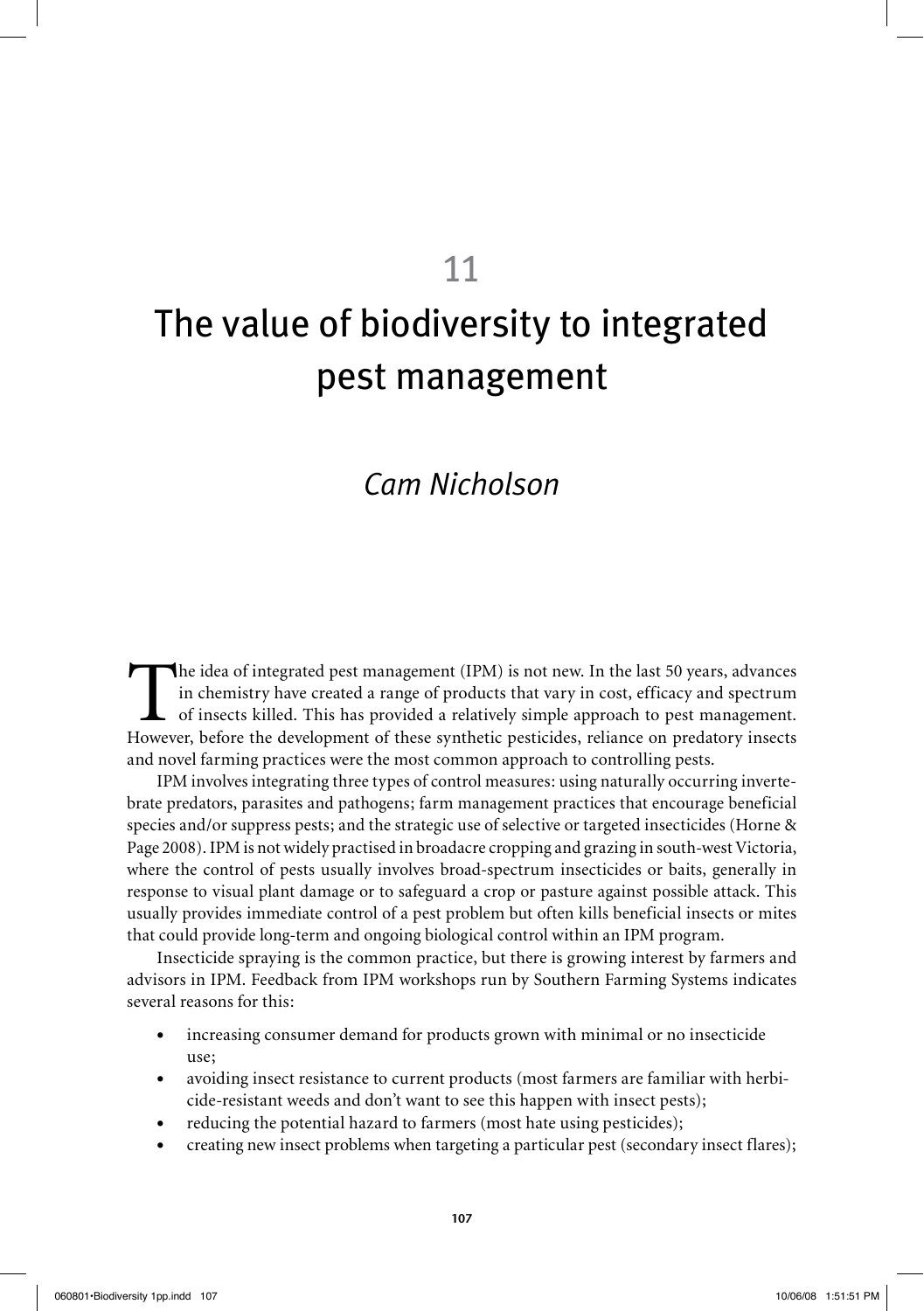reducing costs (the reduction in chemicals and application costs can be weighed against the additional time required for monitoring).

For IPM to work, farmers require knowledge about the life stages, timing and population dynamics of pests and beneficial species. Based on this knowledge and regular monitoring, strategies can be developed to favour the beneficial species and suppress the pests. This case study describes research carried out in south-west Victoria by Southern Farming Systems, a farmer-managed non-profit research and extension organisation, in partnership with 650 farmers and consultant entomologists (IPM Technologies Pty Ltd). The aim was to find out more about local populations of pests and beneficials as a basis for developing an IPM strategy.

## **Aspects of diversity that support an IPM approach**

All crops and pastures have a range of invertebrate species living in them at any time. Most do not cause significant economic damage to the crop or pasture. However, some insects are capable of damaging crops and pastures and become pests by:

- **•**  dramatically increasing in numbers, e.g. lucerne flea (*Sminthurus viridis*) or red-legged earthmite (*Halotydeus destructor*);
- being present when plants are at a vulnerable stage in their lifecycle such as germination or flowering, e.g. slugs;
- changing feeding habits during their lifecycle, e.g. black-headed cockchafer (*Acrossidius tasmaniae*);
- transmitting viral diseases, e.g. barley yellow dwarf virus (BYDV) transmitted by aphids.

IPM is not about eradication of a pest. It is about ensuring there are sufficient beneficial insects to reduce pest populations so they do not cause significant damage to the crop or pasture. Many predators feed on more than one species of prey and so do not depend on just one pest to survive. A low-level population of pests is often required to provide food for some predators and parasitic wasps.

There is a range of beneficial species that feed on pests, and one of the first things we needed to do was learn which beneficial insects feed on which pests. It was also important for us to appreciate there are two types of beneficial insects and pests –resident insects and transient insects.

Consultant entomologists told us that resident insects such as slugs, earwigs and red-legged earth mites live in the crop or pasture from one year to the next. They are incapable of moving large distances, usually because they are flightless, and successful breeding is the primary reason for an increase in a resident pest population. The same is true for resident beneficial species. Their population is determined by their success in breeding.

In contrast, transient pests (and beneficial predators) fly in and infest a paddock. Population increases are usually dramatic, as is their later decline. It is common to see rapid rises in pest populations followed by similarly large increases in beneficial predators a short time later.

Some of the common beneficial insects identified as preying on major pests of crop and pasture in our region are listed in Table 11.1.

We needed to learn the difference in function and habit of similar-looking insects. For example, we have several species of slugs. Two look very similar and both cause damage in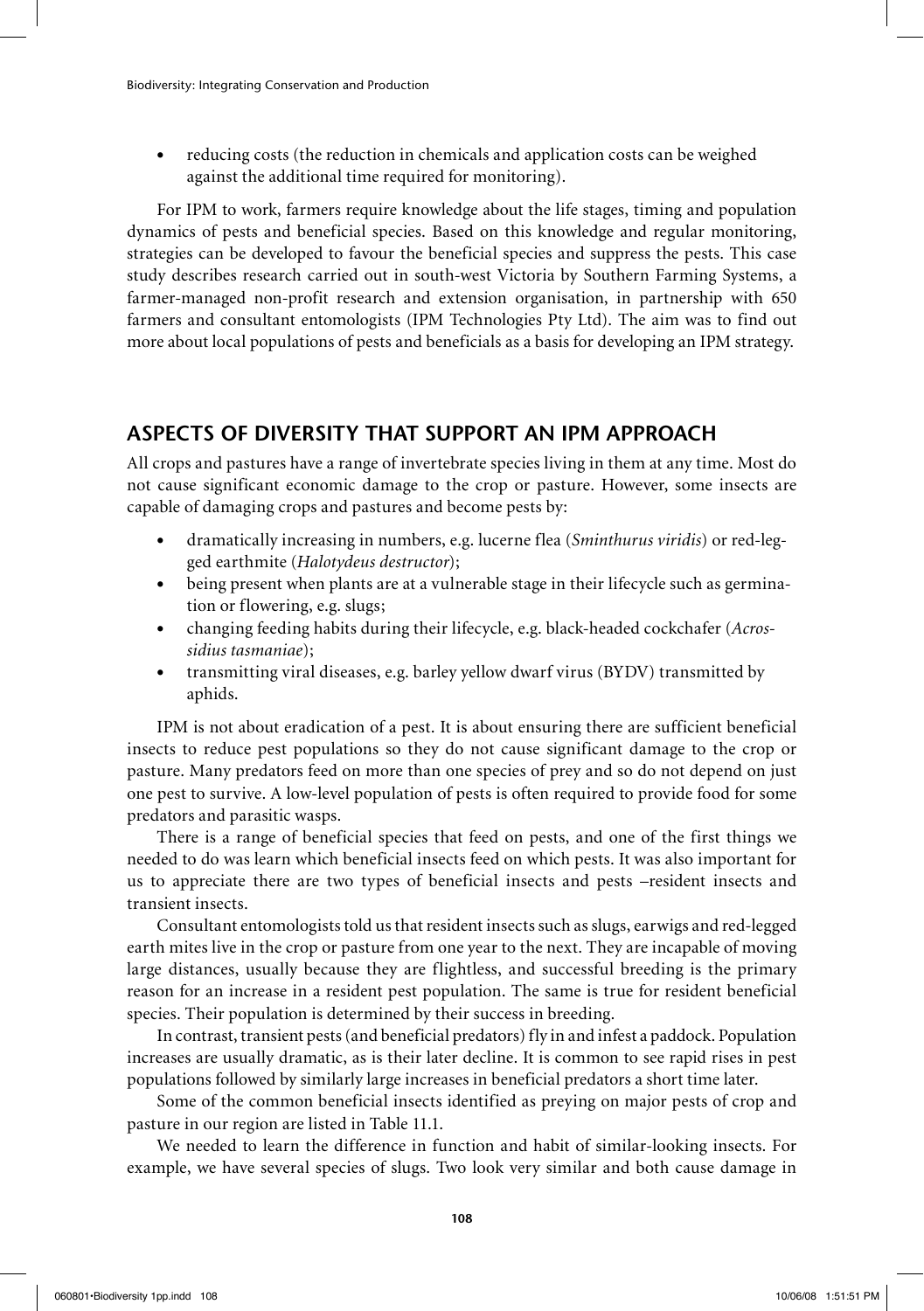| Common pest of crops and pasture                                         | Residency | <b>Beneficial species</b>                                                                                                                                         |
|--------------------------------------------------------------------------|-----------|-------------------------------------------------------------------------------------------------------------------------------------------------------------------|
| Aphid (F. aphididae)                                                     | Transient | Brown lacewing (Micromus tasmaniae)<br>Ladybird beetles (Harmonia, Coccinella, Hippodamia)<br>Parasitic wasps (Aphidius spp.)                                     |
| Black-headed cockchafer (Acrossidius<br>tasmaniae)                       | Resident  | Carabid beetle (F. carabidae)                                                                                                                                     |
| Blue oat mite (Penthalaeus major)                                        | Resident  | Predatory mites (Bdellidae and other species)<br>Native earwig (Labidura truncata)<br>Possibly predatory beetles (Carabidae) and true bugs<br>(various Hemiptera) |
| Diamondback moth (Plutella xylostella)                                   | Transient | Damsel bug (Nabis kinbergii)<br>Parasitic wasps (many species) Harmonia, Coccinella,<br>Hippodamia)                                                               |
| European earwig (Forficula auricularia)                                  | Resident  | Carabid beetle (Geoscaptus)                                                                                                                                       |
| Heliothis caterpillars (Helicoverpa armigera,<br>Helicoverpa punctigera) | Transient | Damsel bug (Nabis kinbergii)<br>Shield bug (Oechaelia schellenbergii)<br>Parasitic wasps (many species)                                                           |
| Lucerne flea (Sminthurus viridis)                                        | Resident  | Predatory mites (Bdellidae and other species)<br>Native earwig (Labidura truncata)                                                                                |
| Red-legged earth mite (Halotydeus<br>destructor)                         | Resident  | Predatory mites (Bdellidae and other species)<br>Native earwig (Labidura truncata)                                                                                |
| Rutherglen bug (Nysius vinitor)                                          | Transient | No known beneficial predators                                                                                                                                     |
| Slugs (Deroceras reticulatum, Milax gagates)                             | Resident  | Carabid beetles (Rhytisternus, Notonomus)                                                                                                                         |
| Wireworm, false wireworm (Elateridae and<br>Tenebrionidae spp.)          | Resident  | Carabid beetle (F. carabidae)                                                                                                                                     |

**Table 11.1:** Common pests of crops and pastures in south-west Victoria and beneficial species associated with their control

crops, but one can cause 20 times more damage than the other (*Milax gagates* compared with *Decroceras panormitanum*). So, instead of thinking, 'We've got slugs and we have got to do something about it', farmers need to know the type of slug, its lifecycle stage and the stage of the crop before taking action.

Similarly, we found out there are different types of earwigs: the European earwig (*Forficula auricularia*) does a lot of damage to crops, particularly canola; a native earwig (*Labidura truncata*) controls a lot of pests; and an unnamed earwig locally known as the 'fatbum earwig' plays no role in the crop production cycle (Figure 11.1). As a result of our surveys, farmers are reacting differently when they see earwigs. They are now asking whether they are Europeans, natives or fatbums. This is a huge shift. Farmers who typically say 'I'm not a greenie' are now down on their hands and knees checking their pitfall traps and working out the ratios of the different species.

## **Quantifying the diversity and distribution of beneficial species in crops and pastures**

The distribution and proportion of beneficial species in crop and pasture land in south-west Victoria is poorly understood, yet for IPM to work those species had to be present in sufficient populations for adequate pest control.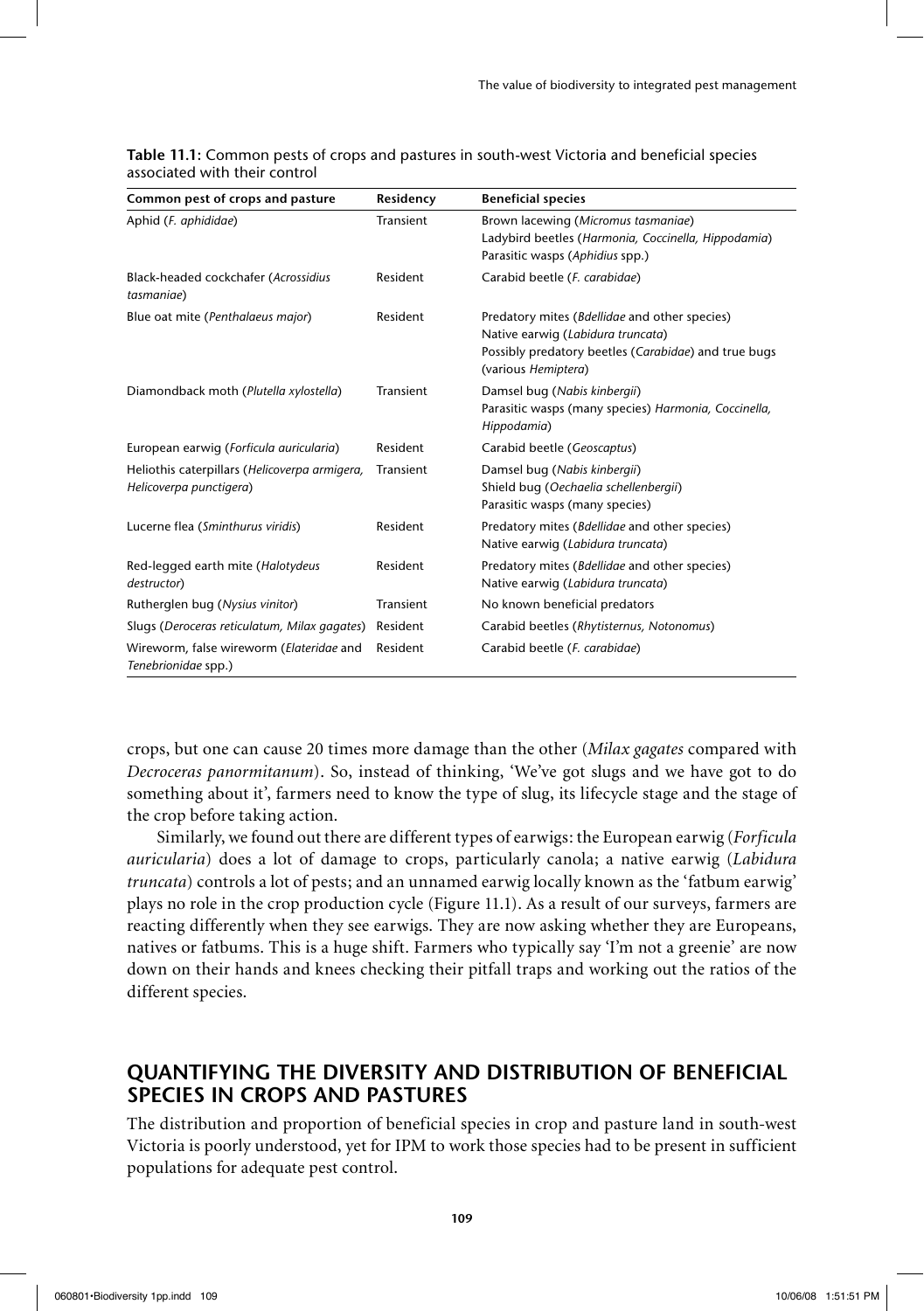Biodiversity: Integrating Conservation and Production



**Figure 11.1:** Entomologist Paul Horne showing farmers specimens of pest and beneficial insects found in crop, pasture and native grassland habitats of south-west Victoria

In 2005 and 2006 IPM Technologies and Agvise Services undertook a survey in an area approximately 50 km west and north-west of Geelong to give some indication of the distribution of some beneficial species in different ecosystems across the region. Four different grassy ecosystems were surveyed: winter crops such as wheat, barley and canola; improved exotic pasture; 'native pasture' as identified by the participating farmers; and remnant native grassland on roadsides which had experienced minimal disturbance from cultivation or grazing. Details of the experimental method, site locations, sampling period and detailed findings are described in Nicholson and Horne (2007).

A selection of five carabid beetles and one native earwig were chosen for analysis. These are regarded as key species that prey on many common agricultural pests such as caterpillars, aphids, earwigs, slugs and possibly mites. The five carabid species (*Rhytisternus liopleurus, Notonomus gravis, Geoscaptus* spp., *Sarticus* spp. and *Promocoderus* spp.) were chosen due to their presence in an earlier survey (Horne 2007). Two earwig species were observed, the predatory native earwig (*Labidura truncate*) and the European earwig (*Forficula auricularia*), a known pest in canola*.*

Carabid beetles and native earwigs captured over 12 months were used to compare sites based on previous research (Horne, pers. comm.) which indicated that 'year catch' (total insects captured in 12 months) is a good measure of carabid beetle and earwig populations.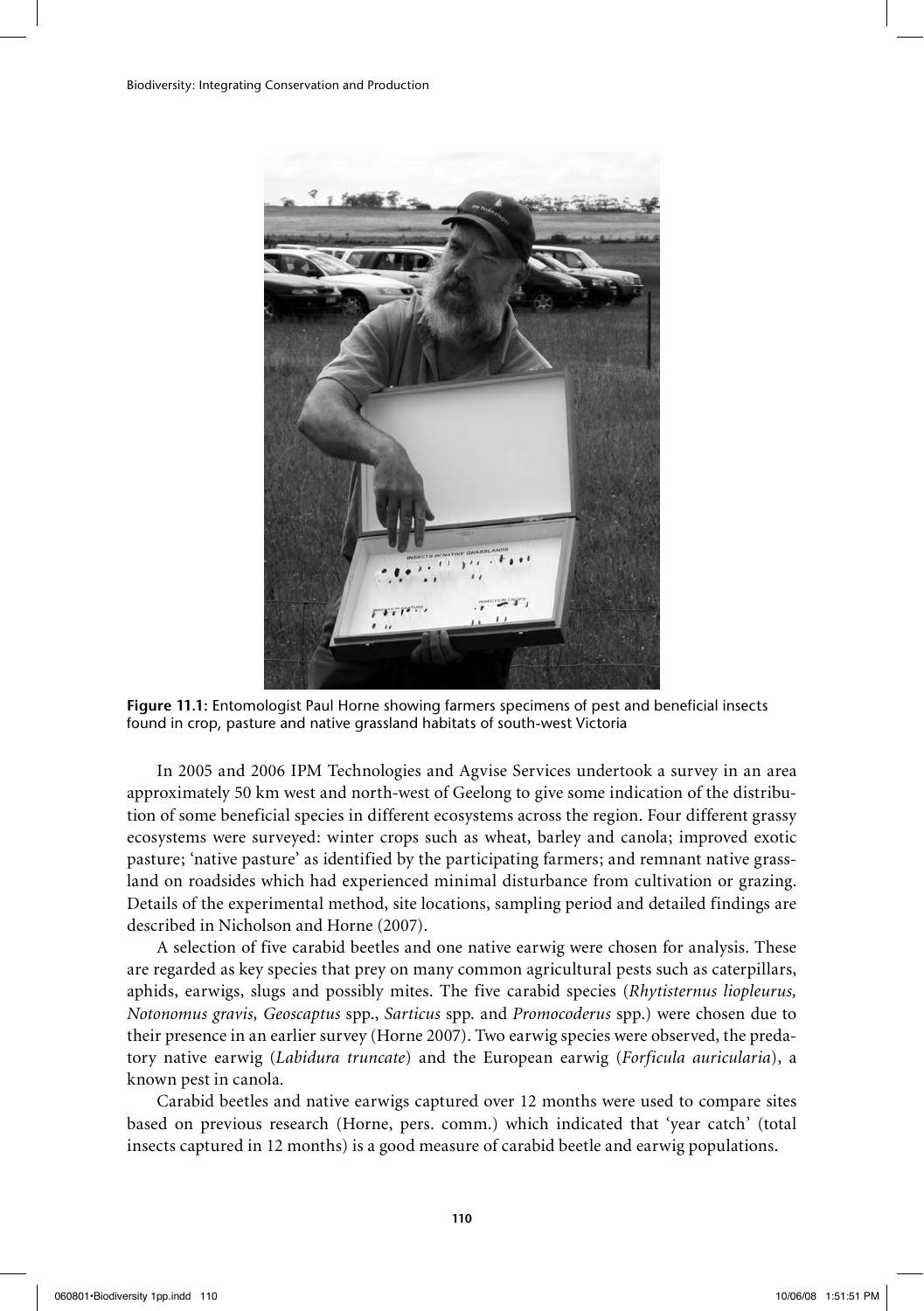In 37% of the crop and pasture sites, few or no carabid species or native earwigs were recorded. In the remaining 63% of sites where beneficial species were captured, the relative proportion of each carabid subspecies depended on the ecosystem type.

The remnant native grassland contained four of the five carabid subspecies (Figure 11.2). *Promecoderus* spp. was recorded at each site in reasonable proportions (30–60% of the total catch). However, the total number of species was low in contrast to collections from the pasture and crop paddocks. The remnant native grassland sites had a fraction of the total of any key species found in crop or pasture habitats. For example, one remnant grassland site at Shelford had a total catch of 35 carabid beetles and earwigs compared to a total catch of 364 in the adjacent cropping paddock.

The cropping paddocks were dominated by one subspecies of carabid (*Rhytisternus*) and the beneficial native earwig (*Labidura truncate*) (Figure 11.2). All sites had significant populations of these two species and they were the significant subspecies present.

In contrast, the improved pasture paddocks were dominated by a different subspecies of carabid beetle (*Promecoderus*). This beetle was found at all sites and ranged between 17% and 92% of the total beneficial carabid and earwig populations (Figure 11.2). Similar to the cropping sites, the abundance of beneficial species in one pasture site (Ballan) was approximately 10 times higher than a nearby native remnant grassland.

The fourth ecosystem type was identified by participating farmers. This was an unimproved grassland paddock (referred to as a 'native' paddock). The abundance of each beneficial species was measured and compared to the remnant native grassland, crop and pasture profiles. Four of the five profiles more closely matched the numbers and proportions found on improved perennial pastures, not the roadside native vegetation sites. A fifth native grassland site at Warrambeen contained the common pasture carabid beetles *Promecoderus* and *Geoscaptus* but in numbers 20 times lower than the average of the other native grassland sites. It more closely matched the remnant native grassland profile.

A botanical analysis was conducted on the farmer-selected native paddocks. Most of these nominal native paddocks were found to actually be dominated by exotic annual grasses and broadleaf plants. In contrast, at Warrambeeen the plant composition was 66% native species including wallaby-grass (*Austrodanthonia* spp.), kangaroo grass (*Themeda australis*), pink bindweed (*Convolvulus* spp.), sheep's burr (*Acaena ovina*), bluebell (*Wahlenbergia* spp.), snowgrass (*Poa* spp.) and small scurf-pea (*Cullen parvum*).

Collections during the study clearly showed that crops, pasture and remnant native vegetation contain different types and abundance of carabid beetle and native earwigs, enabling a population profile to be established.

The reasons for the difference are speculative, but they may include insecticide use, herbicide use, crop rotation or changing habitat structure. Altered habitat structure such as changing from tussocks to crop stubble or to heavily grazed pasture will modify habitat complexity. While this change in habitat structure is obvious and may be the dominant factor, the additional reasons are also likely to contribute to the resulting invertebrate composition. The relative influence of these factors is yet to be determined.

Remnant native grasslands contained a greater diversity of carabid beetles but in much lower numbers than the cropping or pasture paddocks sampled. This finding has four important implications. The first is that the number of beneficial individuals is unlikely to be sufficient for direct biological control in adjacent paddocks; they are likely to be outnumbered by the pests residing in the crop or pasture.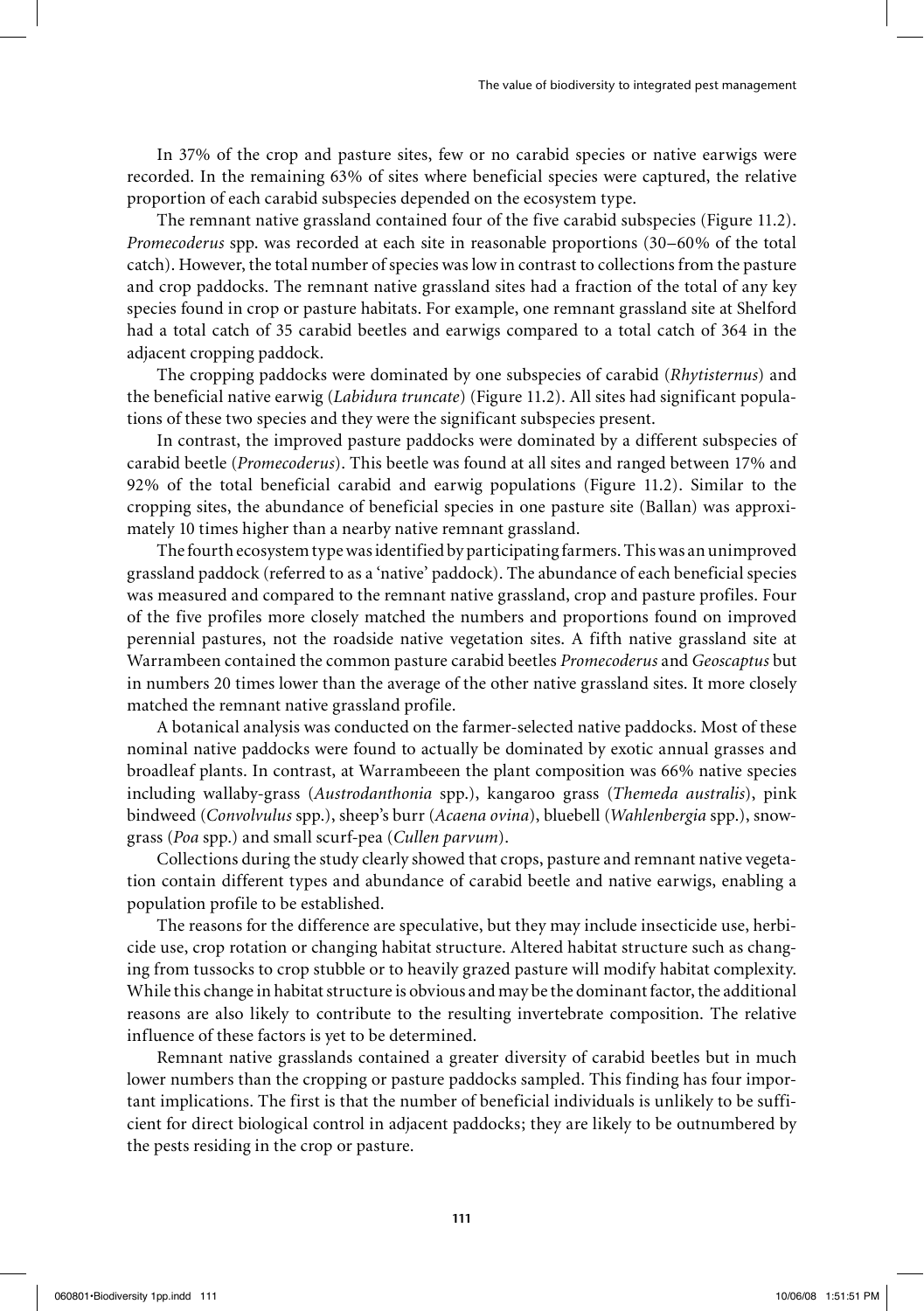

Figure 11.2: The relative abundance of five beneficial carabid beetles and the earwig *Labidura*. (a) At three roadside remnant native grassland sites. (b) At seven cropping sites. (c) At seven pasture sites

The second is that at least one species of resident carabid beetle and earwig found in remnant native grassland is favoured by the environment created by cropping or pasture. These individual species are likely to move out of the native vegetation areas and breed successfully in the crop or pasture (assuming other actions are also taken to avoid killing them in the crop or pasture). This will eventually increase numbers in the crop or pasture to a level sufficient for some natural pest control.

Third, maintenance of remnant native grasslands and establishment of new areas of native grasslands is important to provide a reservoir of beneficial insects to repopulate crop and pasture areas.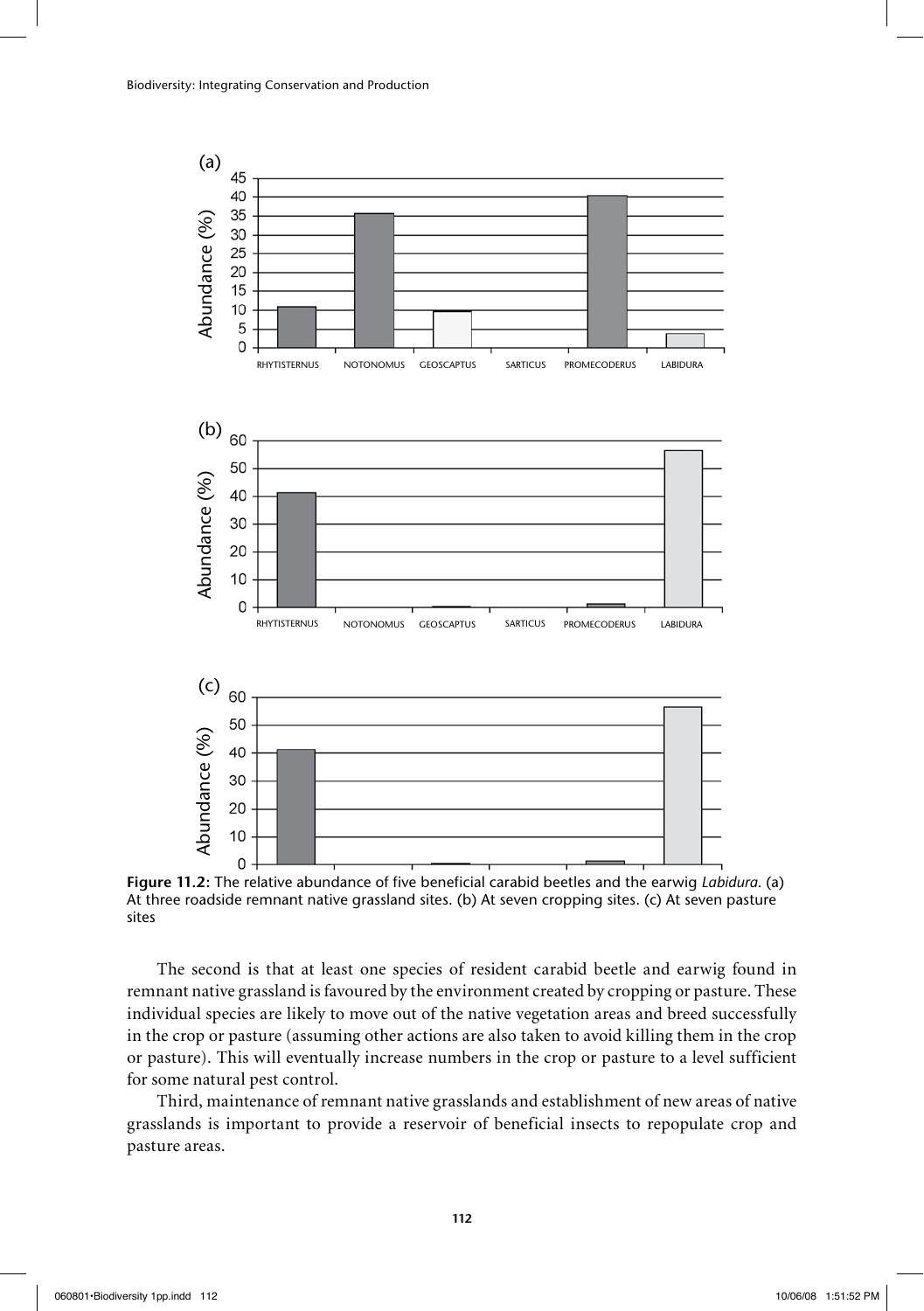

**Figure 11.3:** Farmers examining plots of native grassland pasture established as refuges for beneficial insects on cropping farms in western Victoria

Finally, it appears unwise to conclude that every location referred to locally as native pasture will necessarily have the same characteristics as remnant native grassland in good condition and therefore be a good source of native biodiversity, especially of the key beneficial species discussed here.

#### **Turning farmers on to biodiversity through IPM**

The farmers involved in this study became interested in IPM but as their farming system involves rotations (changing paddocks from crops to pastures) they needed some way of repopulating those pasture and crop paddocks. They came to realise that remnant native grassland or newly established stands of native grassland can act as pools or reservoirs for repopulation.

As a consultant, the exciting bit for me was having farmers ask, 'How do I re-establish these native grasslands around my farm? I've only got a small patch left. How do I get it somewhere else on the farm?' This is a very different approach from the purely conservation view, which is to protect the little bits left for their own sake. This view recognises the role of native grasslands as a refuge and source of beneficial insects; farmers are now trying to re-establish this once-dominant ecosystem strategically around their farms. This is a significant change in thinking for a large number of farmers, certainly in south-west Victoria. Some of these farmers are now practising full IPM on more than 2000 acres on their farms, with both crops and pastures.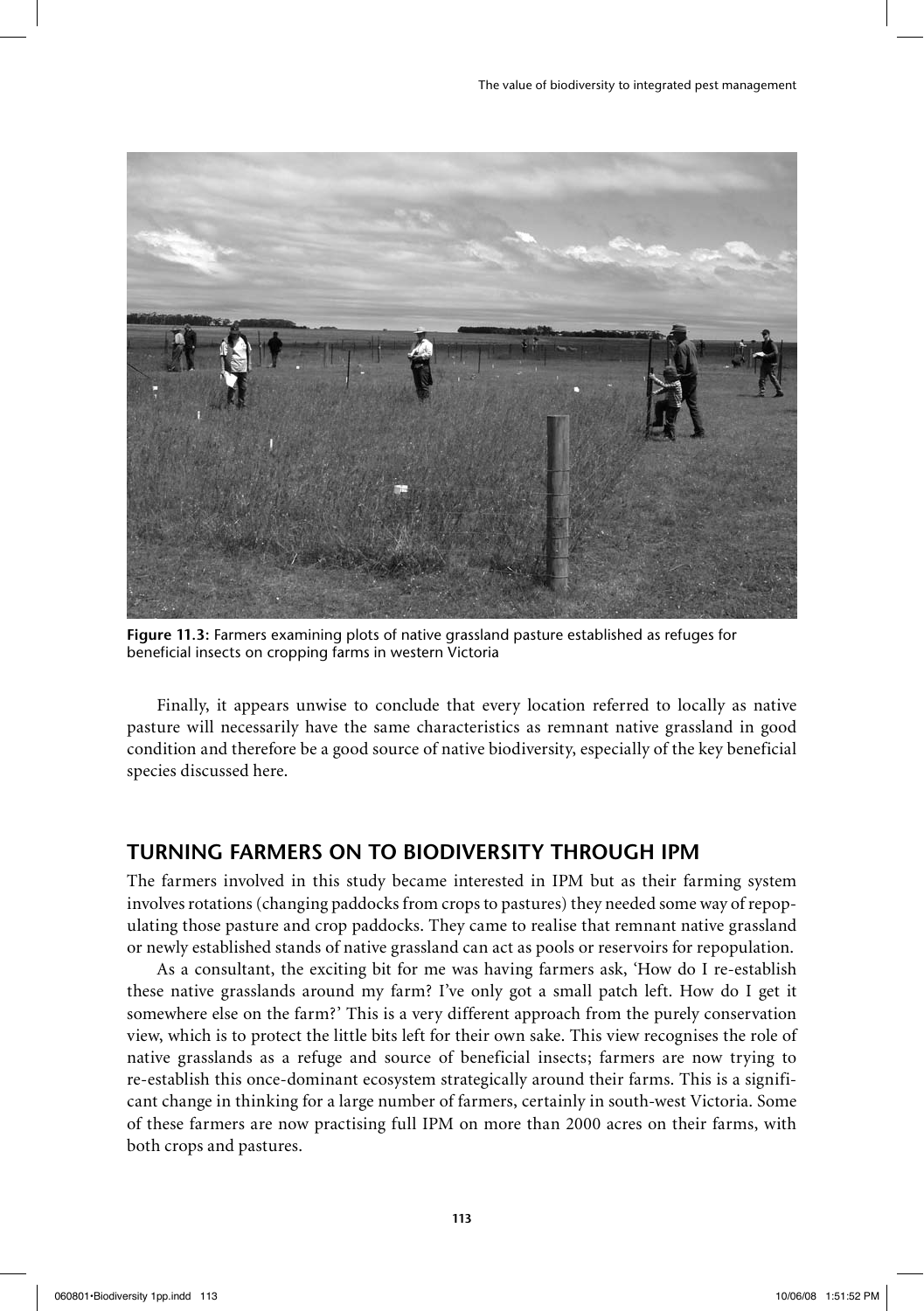To assess the response of farmers in south-west Victoria, the Grain & Graze program (Grain & Graze 2007) invited six farmers who pioneered the application of IPM to broadacre farming in that region to explain their interest in the approach. These selected quotes provide some insight into the future of IPM and the opportunity to turn biodiversity and native vegetation into an accepted part of mainstream farming. Full transcripts can be found in Nicholson (2006).

*I have been concerned for some time about the amount of chemicals we use in our cropping program. So when Agvise approached me with a proposal to start using IPM, and having the outline of the methods used in IPM explained to me, I thought that this is a very positive step in the right direction and we should be involved. The main reasons for implementing the IPM program have been insects becoming resistant to chemicals, the damage insecticides do to the environment, the financial benefit of not having to spray insects, by encouraging natural predators to deal with the problems pests, and improving the farm environment (James Richardson, 'Terrinallum', Darlington).*

*We became interested in an IPM approach due to our ongoing effort to continually become more environmentally friendly. We were worried that over time 'spraying the s\*\*\* out of everything' probably wasn't the best thing to do. We were concerned about a pest, in this case aphids, building up a resistance to the chemical and the chemical residue levels that may be passed on to the consumer of the grain, in this case the pigs. We didn't think that we could continue farming using these practices and also liked the idea of less work, and letting mother nature do some of the work for me so that I could have the weekends off (Stephen Menze, cropping manager for Charles IFE Piggeries near Ballarat).*

*I am not a Greenie. My previous approach has been 'The only good bug is a dead bug'. After observing the amount of herbicide resistance happening in farming I decided a new approach was necessary. Frequent applications of insecticides would lead to similar situation in our pests. Weeds don't have predators but insects do, so it seemed a natural progression to try and harness these whereever possible. IPM has become a fundamental part of our farming practice and it is our intention to expand its application across our entire cropping operation as our knowledge and confidence grows (John Hamilton, 'Leighview' Inverleigh).*

*I have slowly come to realise that, in the main, killing bugs with a boom spray doesn't work. When you start to think that some insects are eating other insects and not your crop you have a whole different outlook! Balance is the key and you will not achieve it with a boom spray (Robert Meek, 'Strathleigh', Shelford).*

#### **Conclusion**

This chapter shows that the IPM approach is an enormous opportunity to engage mainstream farmers in biodiversity in a way that means something to them and their farm business. There are direct benefits to profitability, with gross margins improving at \$10–20 per hectare at paddock-scale up to a gain of \$30 000 a year over a farm that has moved to full IPM. But it is